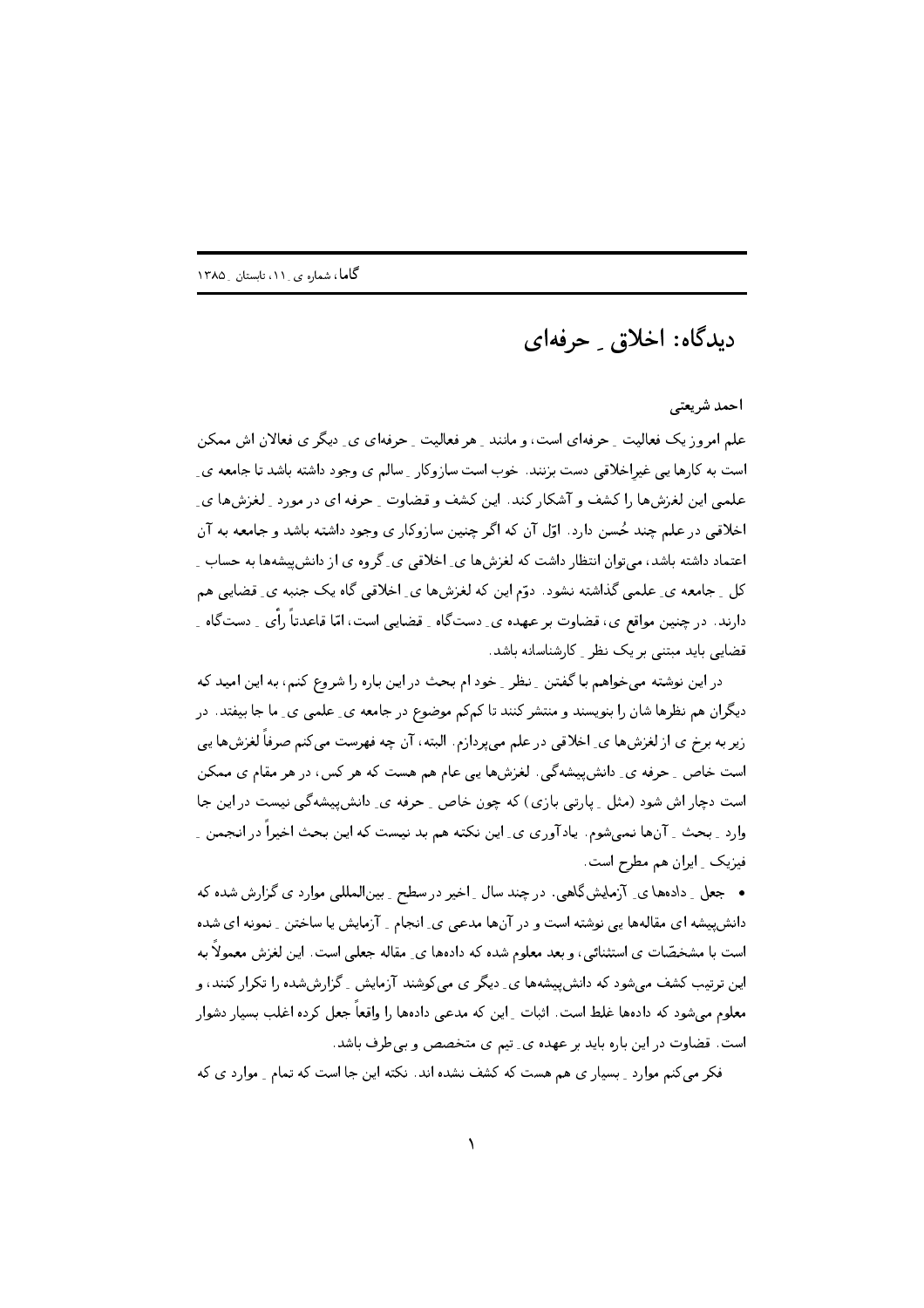افشا شده، موارد ی بوده که اگر درست می بودند اعتبار ِ زیاد ی برا ی ِ مدعی می خریدند، اعتبارها یی در حد \_ جایزه ی ِ نُبل . موارد ی که من فکر می کنم هست امّا افشا نشده، مربوط به مقالهها یی است که حتّا در صورت \_ درست بودن كشف ى فوق|لعاده نيست.

• درج ٍ نام ٍ کس ی که سهم ی در پژوهش نداشته در فهرست ِ پدید آورندهگان ِ اثر. گاه این شخص که نام اش به فهرست اضافه میشود صاحب ِ مقام ی است که میتواند پدیدآورندهگان ِ اثر را مرعوب کند. مثلاً ممکن است رئیس ِ یک مؤسسه ی ِ پژوهشی پژوهش گران را وادارد نام ِ او را در همه ی ِ مقالهها یی که به اسم ِ آن مؤسسه مینویسند وارد کنند. به این ترتیب، نام ِ رئیس ِ آن مؤسسه در فهرستها یی که مؤسسهها ی ِ علمسنجی منتشر میکنند به عنوان ِ یک پژوهشگر ِ پُرکار درج میشود . چنین شخص ی اگر بتواند مدّتی به این گنجاندن \_ نام اش ادامه دهد، تبدیل میشود به یک «پژوهشگر <sub>-</sub> نمونه» ی ِ دروغین و بسیار ذینفوذ . به هر حال، اگر گروه ی از دانش پیشهها مدعی باشند که دستهجمعی کار ی انجام داده اند، اثبات ِ این که چنین نیست کار ی است بسیار دشوار.

• خرید و فروش \_ مقاله یا پژوهش. این کار در سطح ی پایینتر، در پایاننامهها ی ِ کارشناسی ی ِ ارشد گویا هم خریدار و هم فروشنده دارد ـــ این را از آگهیها یی که در دانشگاهها پخش میشود میتوان فهمید، آگهیها یی که اعلام میکنند «انجام ِ همه ی ِ مراحل ِ پایاننامه». در این مورد ِ خاص دو مرجع <sub>-</sub> رسمي ي ِ اعلامنظر هست: يک ي استاد <sub>-</sub> راهنما ي ِ پروژه، و ديگري هيئت ِ داوران <sub>-</sub> جلسه ی ِ دفاع <sub>-</sub> پایاننامه. میتوان پرسید که اگر کسان ی در این دو مقام دچار <sub>-</sub> لغزش شوند چه باید کرد؟ و اصولاً چه طور میتوان این لغزشها را کشف کرد؟ به گمان \_ من، برخ ی از این لغزشها را نمی توان در چیز ی شبیه به دادگاه مطرح کرد و نظر ی قضایی در باره شان داد، امّا می توان آنها را در نشریات ِ حرفه ای نوشت و به بحث گذاشت، تا جامعه ی ِ علمی خود به یک قضاوت برسد. البته این دو شرط دارد. اوّل این که جامعه به آن حد از بلوغ رسیده باشد که هر نوع نقد ی را مصداق ِ توهین و افترا و بنا بر این یک جرم قلمداد نکند ـــ فعلاً به گمان ¸ من چنین نیست، به خصوص که این متقلّبين ممكن است ذي نفوذ هم باشند؛ دوّم اين كه منتقدين هر نوع توهين و افترايي را نقد تلقي نكنند. • در جوامع ی که فعّالیتها ی ِ علمی ی ِ آنها بیشتر و زندهتر از جامعه ی ِ ما است، یک لغزش ِ دیگر هم گاه دیده میشود، و آن این که شخص ی که در مقام ِ داوری ی ِ مقاله ای قرار گرفته، با به تأخیر انداختن \_ گزارش اش موجب \_ تأخیر در چاپ \_ مقاله ی\_ رقیب، و احیاناً تسریع در چاپ \_ مقاله ای دیگر می شود. این لغزش فعلاً در جامعه ی ِ ما بی مورد است.

• ارجاع ندادن به مقالهها پی که واقعاً مبنا ی ِ کار بوده اند، امّا به ملاحضات ِ رقابتی به آنها ارجاع داده نمی شود. این هم یک جور لغزش ِ اخلاقی است.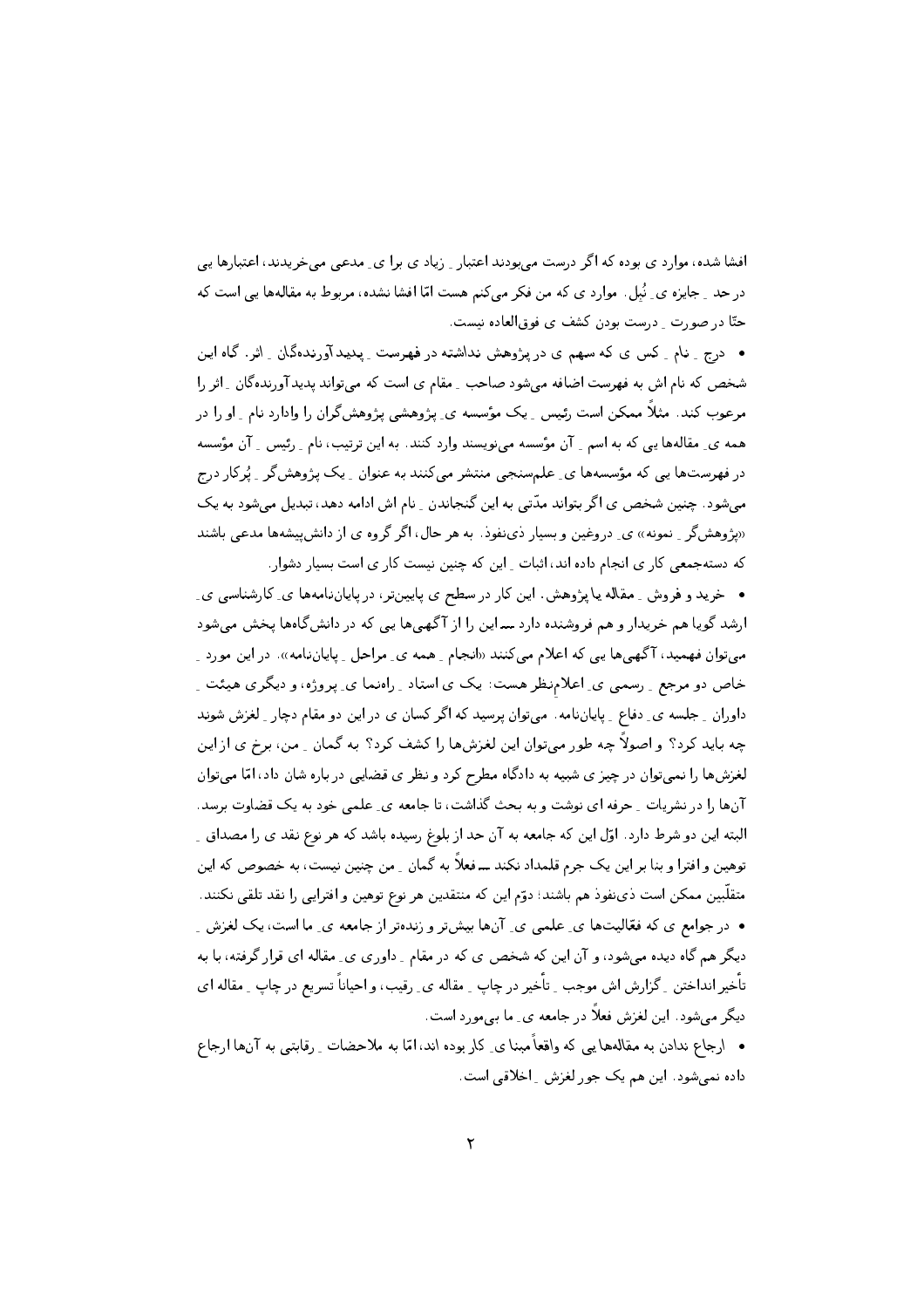• استفاده ی ِ غیرمجاز از دادهها و ایدهها ی ِ دیگران، یا به بیان ِ صریحتر دُزدی ی ِ دادهها یا ایدهها . ممکن است دانش پیشه ای به طریق ی به دادهها ی ِ همکاران اش دست یابد، و بدون ِ اجازه ی ِ ایشان از آنها برا ی پژوهش اش استفاده کند و آن را منتشر کند. این موارد معمولاً با شکایت <sub>ب</sub> گروه ی که مدعی ی ِ ربوده شدن ِ دادهها پش هست آشکار می شود. امّا باید دقّت کرد که ممکن است این گروه ِ اخیر خود دچار ِ لغزش ی اخلاقی شده باشد. بعض ی وقتها هم شخص از دادهها یی استفاده کرده که صراحتاً به او گفته نشده بوده که مجاز به این کار نیست. مثلاً ممکن است یک استاد دو دانش جو ی دکتری داشته باشد که در یک زمینه ی ِ مشترک کار می کنند، و یک ی از آن دو از دادهها ی ِ دیگری، که دوست اش هم هست، استفاده کند و مقاله ای بنویسد. یا ممکن است خود راستاد از دادهها ی دانشجو پش استفاده کند و مقاله ای بنویسد بی آن که نام ی از دانشجو پش آورده باشد.

لغزش ی که هماکنون بر شمردیم، با دیگر لغزشها یک تفاوت ِ مهم دارد. بقیه ی ِ لغزشها موجب \_ تولید \_ علم \_ کم|رزش و بی|رزش میشوند، امّا این لغزش \_ اخیر میتواند موجب \_ تولید \_ علم \_ ارزشمند بشود. بگذارید مثال بزنم. فرض کنید امروز معلوم شود که فلان دانشپیشه ی ِ برجسته (X) نظریه ای را که به نام <sub>-</sub> نظریه ی ِ X میشناسیم از فلان دانش پیشه ی ِ دیگر (Y) دزدیده است. کشف ِ این مطلب ممکن است نظر <sub>-</sub> ما را در باره ی ِ X عوض کند، امّا در ارزش <sub>-</sub> نظریه ای که امروز به نام <sub>-</sub> نظریه ی ِ x میشناسیم تأثیر ندارد.

لغزش خاص ٍ اشخاص و تيمها ي ٍ پژوهشي نيست، ممكن است مؤسسهها ي ِ پژوهشي هم کارها یی بکنند که بتوان آنها را مصداق ِ لغزش ِ اخلاقی دانست. به این سناریو ی ِ خیالی توجّه کنید: X یک پژوهشگر <sub>-</sub> ایرانی ی ِ مقیم <sub>-</sub> فرنگ است. پس هیچ برهمکنش ی با پژوهشگران <sub>-</sub> ایران ندارد (جز از طریق <sub>-</sub> مقالهها یی که می:نویسد، که این خاص <sub>-</sub> پژوهشگران <sub>-</sub> ایرانی نیست.) اما X در مقالهها یبی که می نویسد نام ِ مؤسسه ی ِ پژوهشی ی ِ Y را که در ایران است، به عنوان ِ مؤسسه ی ِ وابسته، میٖنویسد. X هر دو سال یا سه سال یک بار به ایران می آید و از وزارت ِ علوم مقدار ی جایزه میگیرد ـــ به یاد بیاوریم که چند سال است وزارت ِ علوم به نویسندهها ی ِ ایرانی ی ِ مقالهها ی ِ فهرست ِ ISI جایزه میدهد، مشروط بر این که در مقاله شان نام ِ یک مؤسسه ی ِ ایرانی را به عنوان ِ مؤسسه ي ِ وابسته نوشته باشند. به اين ترتيب، با خرج ِ وزارت ِ علوم، X مقدار ي پول در مي آورد، هم بدون \_ هيچ خرجي تعداد \_ مقالهها يش در فهرست \_ ISI بالا ميرود، و از اين طريق از ديد \_ مسئولین \_ پژوهش \_ ایران اعتبار اش بیش تر می شود، و به این ترتیب بودجه ی\_ بیش تر ی جذب می کند و مدیران ش به عنوان <sub>-</sub> مدیران <sub>-</sub> موفق <sub>-</sub> پژوهشی ی ِ کشور شناخته می شوند. ضمناً، نکته ی ِ مهم این است که در چنین مورد ی اصولاً کس ی هم از کس ی شاکی نیست! وزارت ِ علوم راضی است،